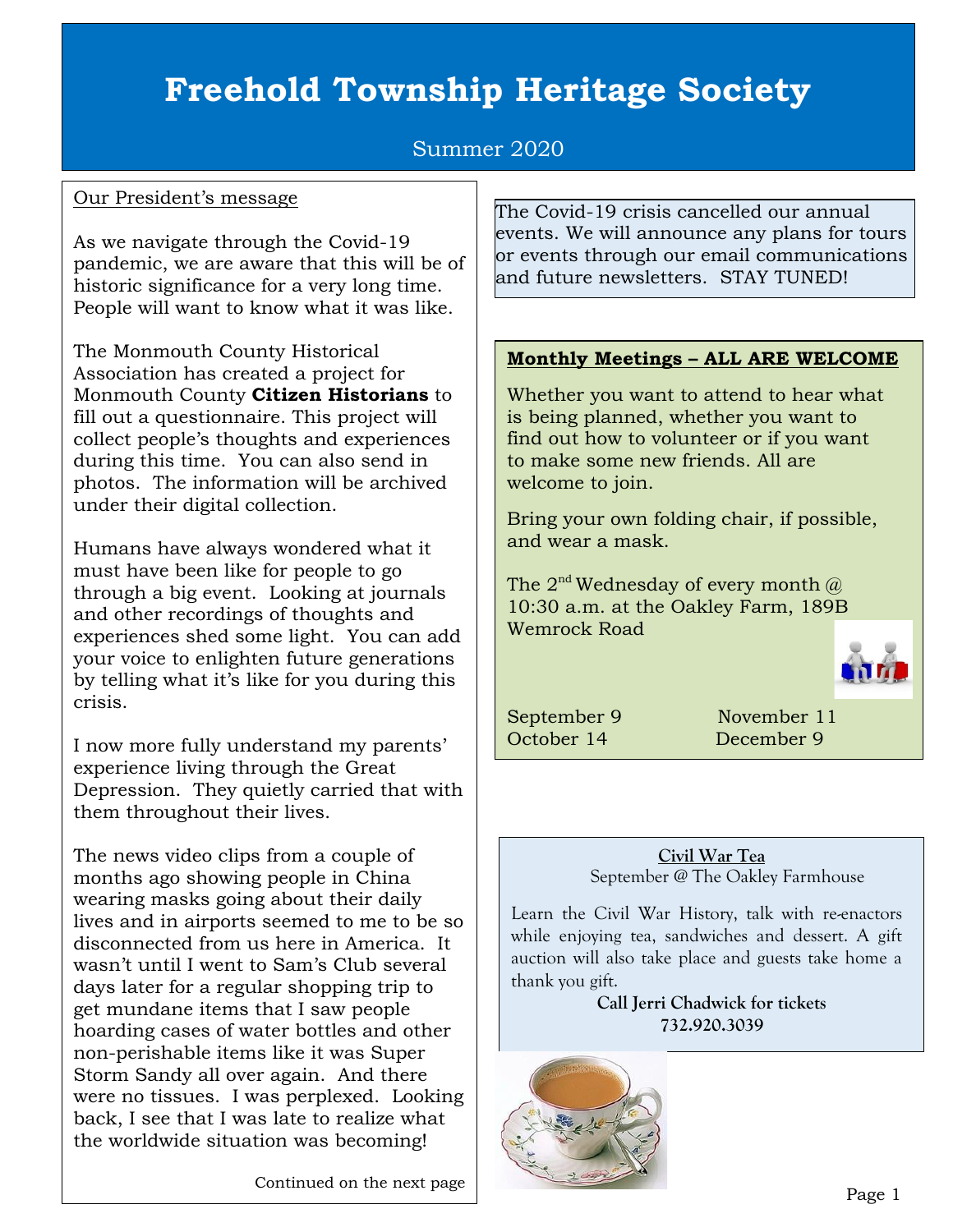# President's message continued

I believe that the good coming out of this is, among other things, creativity, innovation, empathy for and showing kindness toward our fellow human beings. People are learning new things – lots of Do It Yourself projects, reviving old board games, gardening and other ways of getting out into Nature to relax and perhaps growing some of your own food, and creative cooking.

TV personalities are learning to do their own hair and make-up, and they look a little different. It makes them seem somehow more human. New hobbies and crafts are being learned, books, movies, and Netflix, Hulu, Amazon Prime, etc. offerings are being discovered and everyone is jumping on board to create new virtual offerings.

As a member of my town's Environmental Commission, I'm sad to see that the environment is hurting in some ways – DISPOSABLE everything – no ban on plastic bags now, disposable plastic gloves and disposable face masks in the garbage stream and in parking lots. BUT some parts of the environment are doing better. With less driving, less carbon emissions are making for improved air quality.

No one knows where this experience will lead us. We are all learning what the word "essential" means to each of us individually. We are discovering a new sense of optimism and developing a new perspective on life.

Let's hope that more people are learning about how they can reuse things and live without certain things, too, even when this pandemic is over. That takes us back to lessons learned from the Great Depression.

If you are interested in filling out the Monmouth County Historical Association questionnaire during this historic time, click on the link.

<https://www.monmouthhistory.org/covid19> Pat Eisemann **Contact Us:** 732.577.9766

Freehold Township Heritage Society 189b Wemrock Road Freehold, NJ 07728

[ftheritagesociety@gmail.com](mailto:ftheritagesociety@gmail.com)

# **Old Time Music at Oakley**

Old Time is music of and by the people. The basis of many Old time tunes is simple and follows a predictable pattern and chord progression. The challenge for proficient musicians is the improvisation that occurs once the melody is learned.

Passed down by ear with regional differences, Revolutionary and Civil War tunes are in the mix, hymns, ballads and silly nonsense songs make up a variety of music shared by many. Fiddles, banjos, mandolins are commonly used, however, this program includes harmonica, fiddles/violins, bass, guitars, dulcimer and other instruments.

Come and participate with your old time instrument. The group gathers on the  $2<sup>nd</sup>$ Tuesday of the month,  $6:30 - 9:00$  p.m.

**Next sessions are Sept 8 and Oct 13 189b Wemrock Road in Freehold, NJ** 

**Bring a chair and wear a mask**

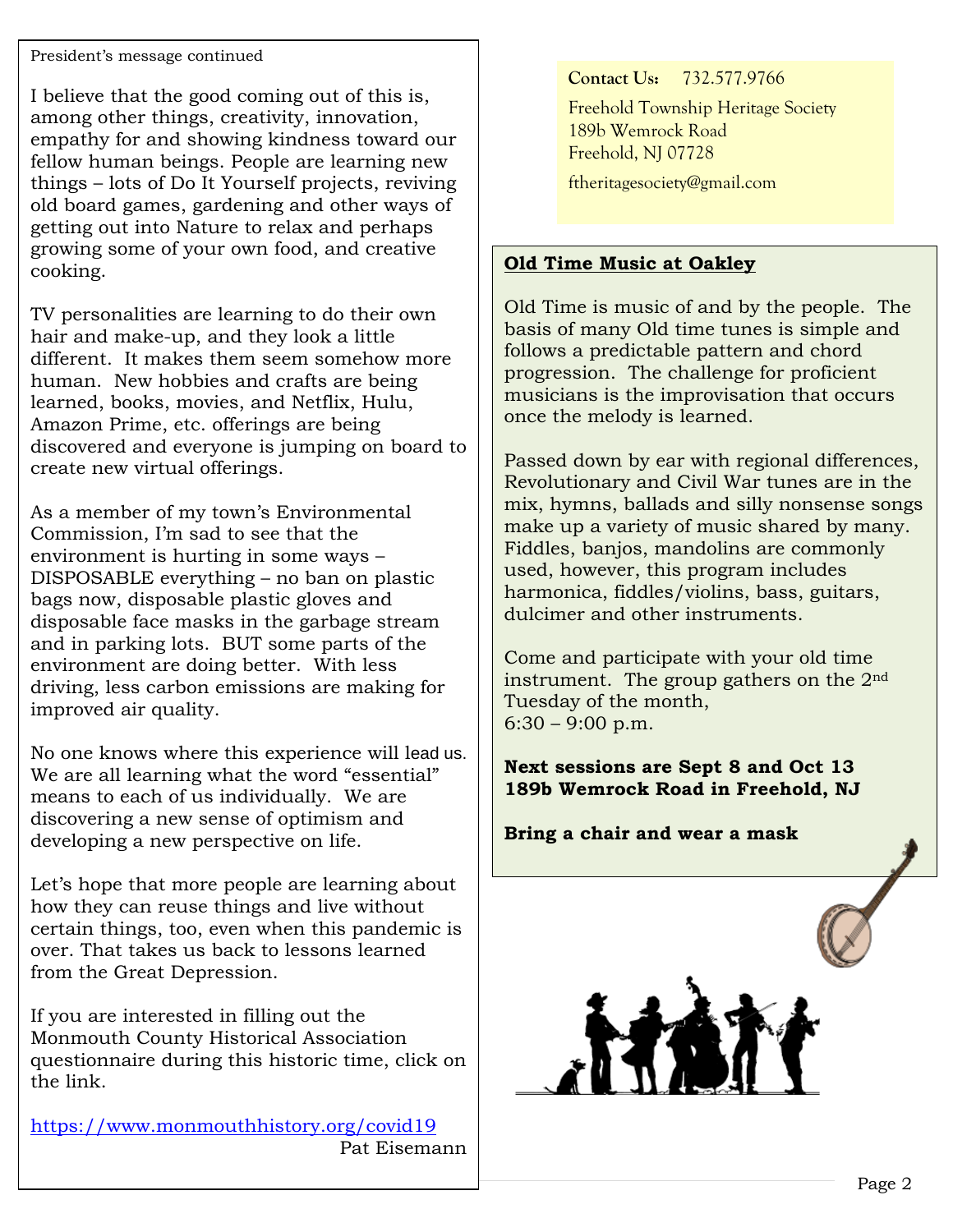## **Henderson Park may become a real place in Freehold Township to visit**

The former home of Dr. Thomas Henderson which sat along the Burlington Path just north of where Walmart now sits will soon become a passive park for contemplation and reflection. The Freehold Township Historic Preservation Commission (FTHPC) has been working since 2003 to make this a reality and hope to see great progress in 2019.

FTHPC has enlisted the service of Richard Grubb Associates, Inc. which is a historic research company that his helping to the logistics of how to accomplish our vision. Located on the hill overlooking Walmart, Longhorn Steakhouse and Olive Garden, there is approximately 2 acres which will be restored to its natural beauty, a pathway from Walmart Drive will be installed around the site. The property also includes the foundation of the original 1700s home and the 1820 barn built with timbers from that home.

Dr. Henderson was the town doctor taking over from Dr. Nathaniel Scudder. He was also a confidant of George Washington who is rumored to have had tea at Dr.

Henderson's home in the year leading up to the American Revolution. Dr. Henderson also served during the Battle of Monmouth under General Washington. The home was burned by the British upon their arrival in Freehold as were the most of the other buildings along the Burlington path and in town itself. Upon returning home, Dr. Henderson was quoted as saying he would rebuild his home and it would be named Cincinnati Hall as a reference to the Order of Cincinnati which was the first veteran's organization in the United States. The organization was for former officers of the Continental Army.

Benches will be installed in Henderson Park, the barn will be rehabilitated for displays and hopefully it will become a visitor's center. This is a 3-phase project starting with cleaning up the area and installing the walkway, benches and signage. Phase 2 will expose part of the foundation of the home and Phase 3 will be creating the visitor's center. We will keep you updated on the progress.

#### **By Cheryl "Cookie" Polverino**

# **Is Looming a Craft from the Past?**

Can you imagine having to weave your own fabric! Well people had to do just that when America was colonized. Shipping fabric from Great Britain was just too expensive and impractical. Homesteaders would have to raise the sheep, sheer the wool, Washed, dyed, carded and spun each thread before they could do anything in the weaving area.

 All looms consist of Warp and Weft threads. A warp thread runs from back to front of all looms and a weft thread goes from side to side. The simplest of looms, is where the weft thread is passed over or under the warp threads by hand. As time progressed people kept coming up with ways to make things easier.

Frames were built in many different ways. Then heddles and Harness cords were added to make things easier and faster for the weavers. Each Heddle has a single thread pulled through an eyelet. There are 4 different harness groups on our loom. The warp threads are passed through the heddles and harnesses in such a way that when one set is lifted the ones next to it remain in the down position. Heddles are lifted by a series of peddles that are worked by the weavers feet.

After the warp threads are passed through the heddles in a uniformed pattern, they are then pulled through a reed/ batten. The reed can hold from one to three warp ends, depending on the thickness of the threads. Once that is done the warp threads are then tied to a take up bar.

Now we are just about ready to weave! How exciting! We are ready to pick what color and type of twisted thread or yarn we want to use as our weft thread. Dyes were made from plants, berries, tree bark and similar things that people could grow or find in the natural environment of their area.

Once the color and yarn is picked, it in then wound onto a shuttle bobbin. That is then placed into a wooden shuttle that is then passed back and forth in front of the reed through the shed. The shed is the space created by lifting half of the warp threads up and leaving half of them in the down position. Looming continued on next page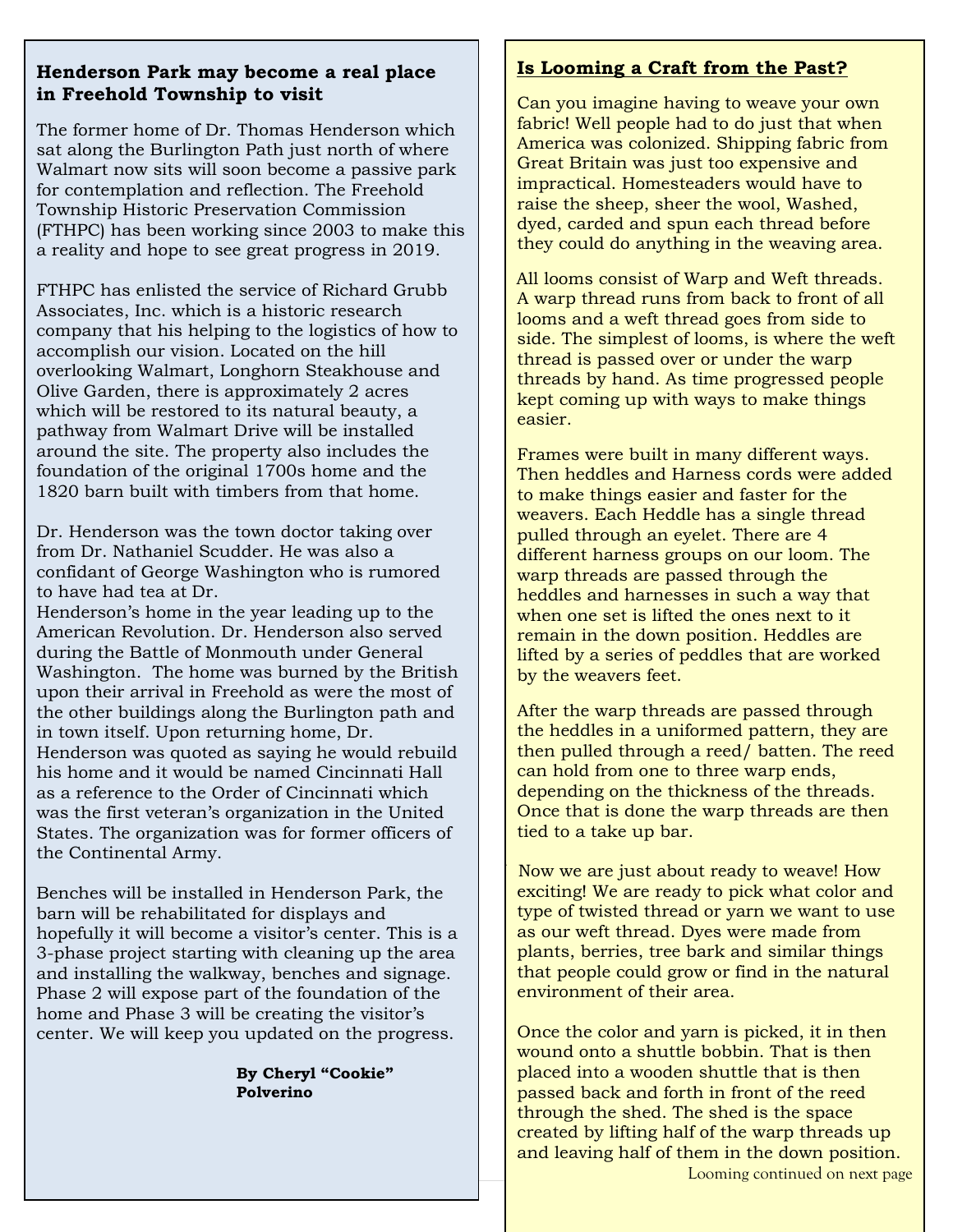#### Looming continued

Once the color and yarn is picked, it in then wound onto a shuttle bobbin. That is then placed into a wooden shuttle that is then passed back and forth in front of the reed through the shed. The shed is the space created by lifting half of the warp threads up and leaving half of them in the down position. This is done in a sequence so that the warp threads are spread out evenly to hold our weft thread in place. Once the weft / shuttle is passed through the shed, the reed is then pulled forward to push the weft thread as far forward as possible. It is done once with the shed open and then a second time with the shed closed, meaning all heddles down.

The reed is then pushed back toward the heddles again in the resting position. Different heddles are then raised and the process is repeated. We are now in the beginning of the actual weaving process!

Weft color can be changed as often as you wish to create a colorful cloth with variety or the same color can be used to create a solid colored cloth. The warp is released at the same time that the cloth is cranked forward to keep the same tension on the warp threads. This is a practiced art. A weaver may take many hours, weeks or years to perfect the art of manipulating all these things at the same time. Getting the weft tension right is the hardest thing to learn. Your cloth can be as long at the warp allows. When the warp is done, a new one is either tied to the old one (one thread at a time) or totally retreaded through the heddles, reed and again tied down to the take up bar.

The beginning and end of the cloth is tied to keep it from unraveling. This is great for shawls and rugs, because we will then have fancy little tassels at the beginning and the end of our project.

At the Oakley farm we are excited to explore the different patterns and threads we can use to create different cloths. We are happy to demonstrate how our loom works to the public at scheduled times. Please contact our fiber arts department with any questions or to schedule a demonstration.

#### **By Beth Applegate**





# **VOLUNTEERS NEEDED**

We are limited in what we can do, but we still need help. If you would like something to do while at home staying safe, please contact us. We need assistance with the following:

- Grant researchers
- Grant writers
- Basic caretaking of the Oakley Farmhouse
- Light cleaning of the Oakley Farmhouse and the West Freehold one-room Schoolhouse
- Newsletter articles

**NEW** Our Heritage Society newsletter is adding a new section, which we are calling the **Puzzle Corner**. The Puzzle Corner section will allow you to work in an interactive jigsaw format to put together the pieces to see our photos.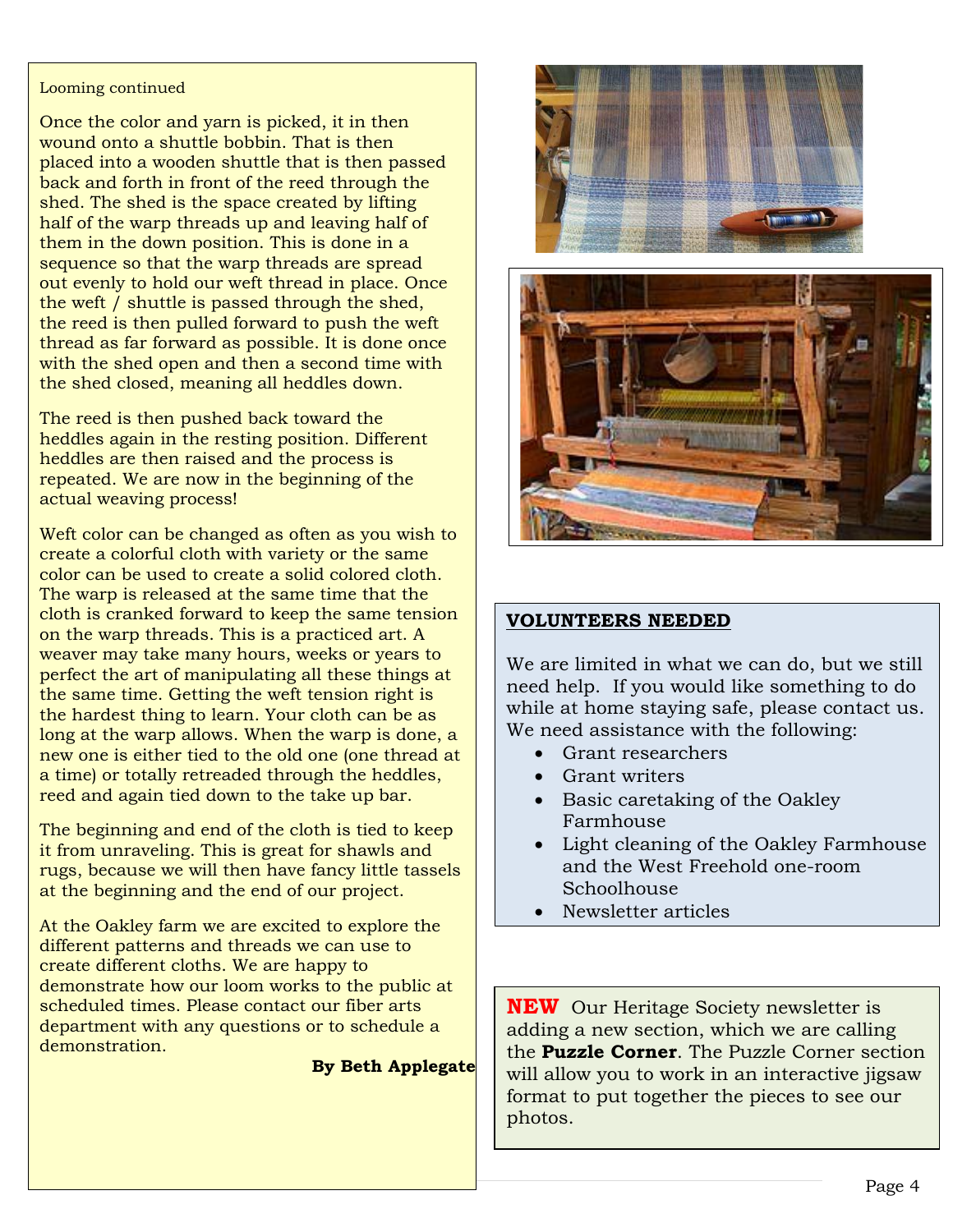

Jigsaw puzzles were invented in 1767 as an enjoyable pastime. Playing these puzzles has a variety of benefits. In child development, jigsaw puzzles help develop fine motor ability, eye-hand coordination, problem-solving skills, spatial awareness and concentration. In adults, benefits include improved memory, improved visual-spatial reasoning, increased attention to detail, lower stress levels, and improved mood.

In addition to the benefits mentioned above, in this time of quarantine, virtual jigsaw puzzles can help to pass the time. There are three puzzles for you to solve.

A window will open with puzzle pieces. Pieces are moved with your mouse. You can change some things if you want as listed below:

### <https://tinyurl.com/One-Room-School>



# **Oakley Farmstead Update**

We are very excited to say that the Oakley Farmhouse had a recent facelift. New flashing was installed in the eaves to keep the squirrels from entering the roof and attic space and then covered by new clapboard. The shutters were removed, repaired and after the whole house was repainted, the shutters were painted and re-installed. Window sills were repaired and the front porch posts were repaired. The house looks as grand as ever!



#### Hello everyone.

Coming to you straight from Oakley Community Garden. This is our 5th year. We have sold all of our 46 beds with most of the gardeners are veterans. Everybody was very excited to get into the garden. As you all know, we had a cold spring, so lots of veggies had to wait to get planted. Most plants need a constant temperature of 65\* to 70\*.

Our CG was started to introduce locals to be able to grow their own vegetables and flowers too. Reasons why people want to be in a CG is because they may not have the space or problems with deer in their yards. Each year we try to plant at least one bed for the local Food Banks. This year we will not be doing that as we have no empty beds and our gardeners are always generous with their produce. When it is time to harvest, they will donate so we can give even more to the Food Bank.

We are located on the Oakley property to the right of the house towards the back. If you are ever in the neighborhood, please come and take a look. If anyone is at the garden, they will be happy to tell you about it. Only members can be inside the gates.

Wishing everyone a healthy and prosperous gardening season. Take care and stay safe.

Ronnie and Rich Co- chairs